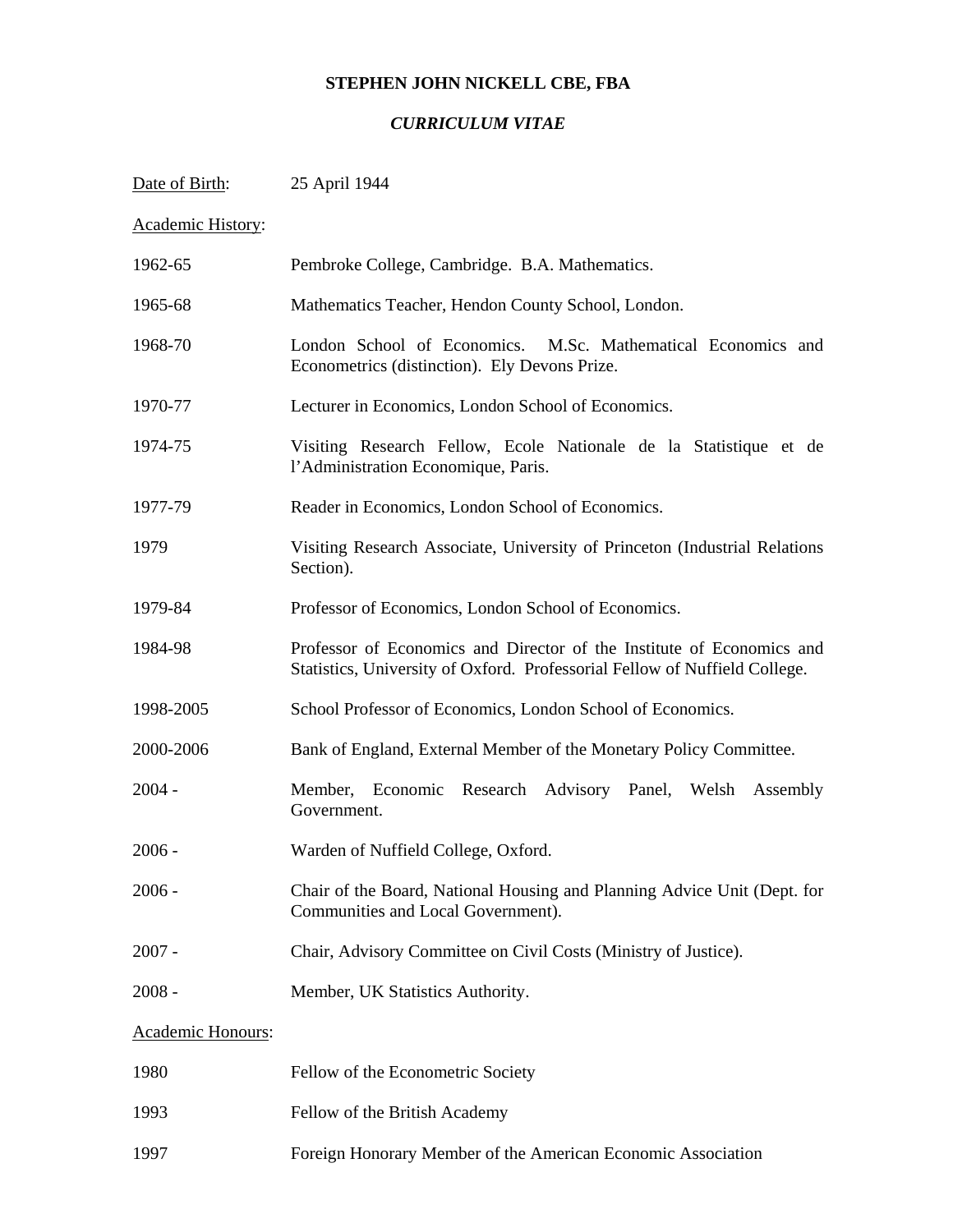| 2001-2004                           | President, Royal Economic Society                                                                    |  |
|-------------------------------------|------------------------------------------------------------------------------------------------------|--|
| 2003                                | Honorary Fellow of Nuffield College, Oxford                                                          |  |
| 2003                                | ISI Highly Cited Researcher                                                                          |  |
| 2004                                | Fellow of the European Economic Association                                                          |  |
| 2006                                | Foreign Honorary Member of the American Academy of Arts and<br>Sciences                              |  |
| 2006                                | Honorary Fellow, Pembroke College, Cambridge                                                         |  |
| 2007                                | Fellow of the Society of Labor Economists                                                            |  |
| 2008                                | Honorary Doctor of Science, University of Warwick                                                    |  |
| <b>General Academic Activities:</b> |                                                                                                      |  |
| 1973-87                             | Editorial Board, Review of Economic Studies                                                          |  |
| 1974-75                             | Assistant Editor, Review of Economic Studies                                                         |  |
| 1975-78                             | Joint Managing Editor, Review of Economic Studies                                                    |  |
| 1977-79,<br>81-83                   | Programme Committee, Econometric Society European Meetings                                           |  |
| 1980,85                             | Programme Committee, Econometric Society World Congress                                              |  |
| 1981-89                             | Treasury Academic Panel                                                                              |  |
| 1981-2000                           | Associate Editor, Economic Journal                                                                   |  |
| 1983-87                             | Associate Editor, International Journal of Industrial Organization                                   |  |
| 1983                                | Fellow, Centre for Economic Policy Research                                                          |  |
| 1984-98                             | Editor, Oxford Bulletin of Economics and Statistics                                                  |  |
| 1984-94                             | Council, Royal Economic Society                                                                      |  |
| 1984-87                             | Economic Affairs Committee, ESRC (vice-chairman 1985-87)                                             |  |
| 1985-88                             | Founding Council Member, European Economic Association                                               |  |
| 1985                                | Nög Lecture, Austrian Economic Association                                                           |  |
| 1987-93                             | Council, Econometric Society                                                                         |  |
| 1987-90                             | Research Grants Board, ESRC; Industry, Economics and Environment<br>Research Development Group, ESRC |  |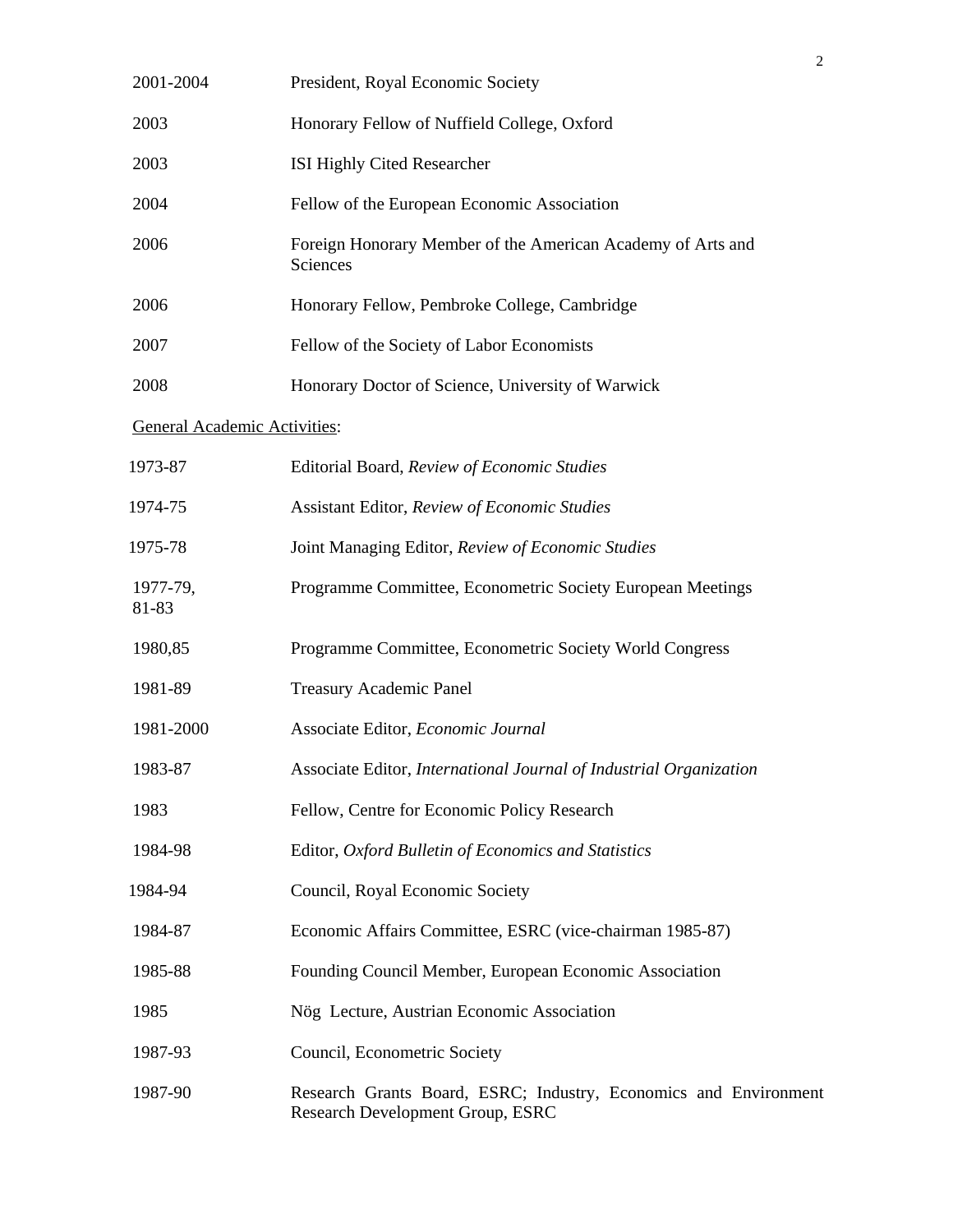|           | 3                                                                                                      |
|-----------|--------------------------------------------------------------------------------------------------------|
| 1987      | President's Lecture, Scottish Economic Association                                                     |
| 1988-94   | Scientific Council of the Center for Economic Research, University of<br>Tilberg, Holland              |
| 1990-94   | Chairman, Research Grants Board, ESRC; Member of Council, ESRC                                         |
| 1990-     | Advisory Board of the Institute for International Economic Studies,<br>University of Stockholm, Sweden |
| 1990      | Governor of the National Institute of Economic and Social Research                                     |
| 1992      | Mitsui lectures, University of Birmingham                                                              |
| 1994      | International Board of Advisers of the Tinbergen Institute, Amsterdam                                  |
| 1996-2000 | Labour Markets Panel, H.M. Treasury                                                                    |
| 1998      | Adam Smith Lecture, European Association of Labour Economists                                          |
| 1999-2005 | Council, European Economic Association                                                                 |
| 1999-2002 | President, European Association of Labour Economists                                                   |
| 2000-     | Member, Leverhulme Trust Advisory Panel                                                                |
| 2001      | President, Economics Section of the British Association for the<br>Advancement of Science.             |
| 2001      | Honorary Member of the Marshall Society, University of Cambridge                                       |
| $2001 -$  | Chair, Advisory Board of the Centre for Microdata Methods and Practice,<br><b>UCL</b>                  |
| 2003-2008 | Chair, Council of Management, National Institute of Economic and Social<br>Research                    |
| 2004-     | Vice-President, Royal Economic Society                                                                 |
| 2004      | LoWER Lecture, Low-Wage Employment Research Network, University<br>of Amsterdam                        |
| 2005      | Keynes Lecture, British Academy                                                                        |
| 2007      | Scientific Advisory Council, Kiel Institute for the World Economy                                      |
|           |                                                                                                        |

# Publications:

Books

*The Investment Decisions of Firms*, Cambridge Economic Handbook Series, Cambridge University Press, 1978.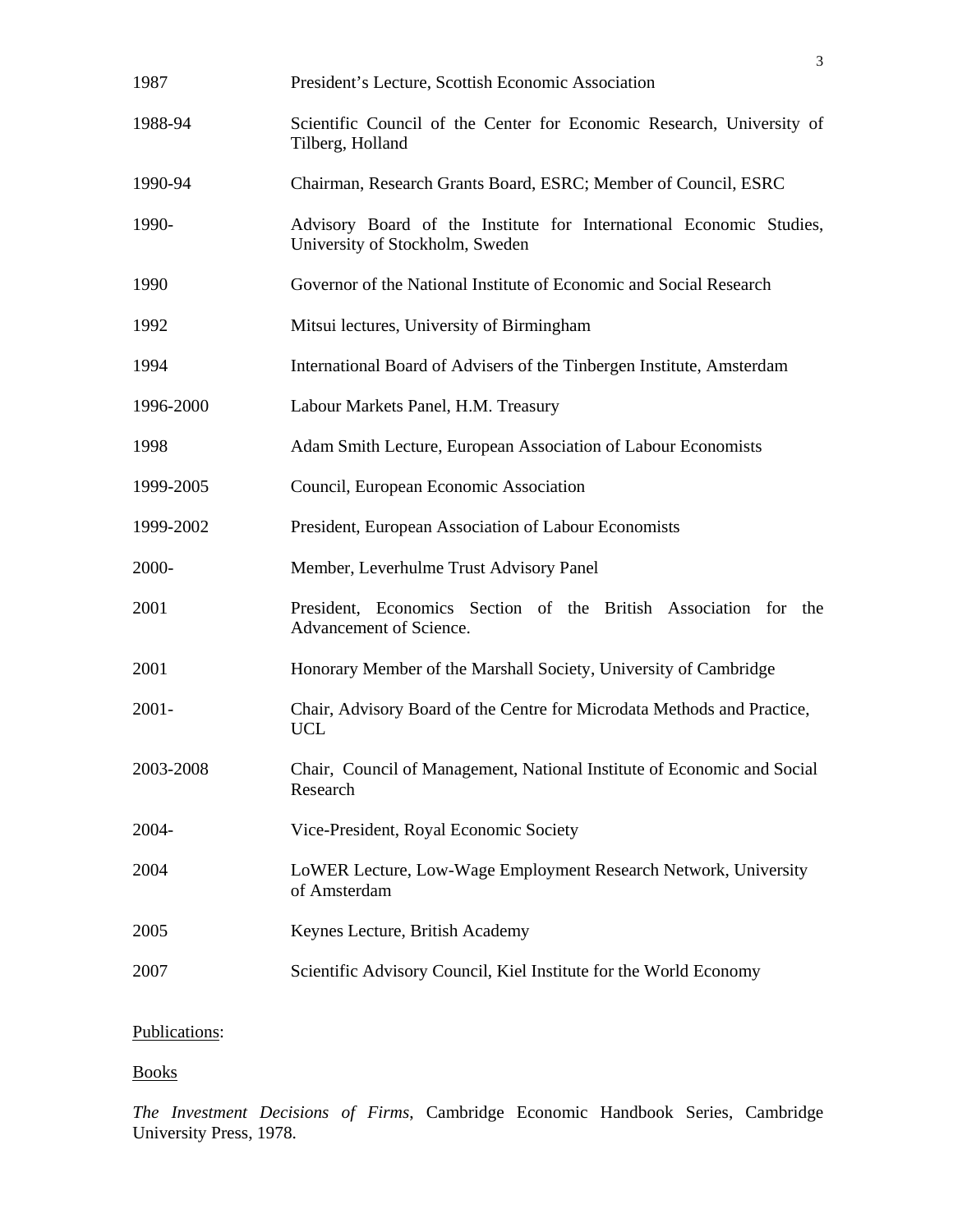*Unemployment: Macroeconomic Performance and the Labour Market*, Oxford University Press, 1991 (with R. Jackman and R. Layard)  $(2^{nd}$  edition, 2005).

*The Unemployment Crisis*, Oxford University Press, 1994 (with R. Jackman and R. Layard).

*The Performance of Companies*, Blackwells, 1995.

#### Edited Books

*The Rise in Unemployment*, Basil Blackwell Ltd., 1987 (with C. Bean and R. Layard).

*The Nature of Unemployment in Britain: Studies of the DHSS Cohort*, Clarendon Press, Oxford. 1989 (with W. Narendranathan, J. Stern and J. Garcia).

#### Articles in Refereed Journals

"On the Role of Expectations in the Pure Theory of Investment", *The Review of Economic Studies*, January 1974.

"On Expectations, Government Policy and the Rate of Investment", *Economica*, August 1974.

"A Closer Look at Replacement Investment", *Journal of Economic Theory*, February 1975.

"Wage Structures and Quit Rates", *International Economic Review*, February 1976.

"On the Properties of Linear Decision Rules and Their Derivation by an Iterative Procedure", *Econometrica*, March 1976 (with J. Tymes).

"The Structure of Hours and Earnings in British Manufacturing Industry", *Oxford Economic Papers*, July 1976 (with D. Metcalf and R. Richardson).

"The Influence of Uncertainty on Investment", *Economic Journal*, March 1977.

"Uncertainty and Lags in the Investment Decisions of Firms", *Review of Economic Studies*, June 1977.

"Trade Unions and the Position of Women in the Industrial Wage Structure", *The British Journal of Industrial Relations*, July 1977.

"Monopolistic Industries and Monopoly Profits", *Economic Journal*, June 1978 (with D. Metcalf).

"The Effect of Collective Bargaining on Relative and Absolute Wages", *British Journal of Industrial Relations*, November 1978 (with R. Layard and D. Metcalf).

"Fixed Costs, Employment and Labour Demand Over the Cycle", *Economica*, November 1978.

"The Effect of Unemployment and Related Benefits on the Duration of Unemployment", *Economic Journal*, March 1979.

"Estimating the Probability of Leaving Unemployment", *Econometrica*, September 1979.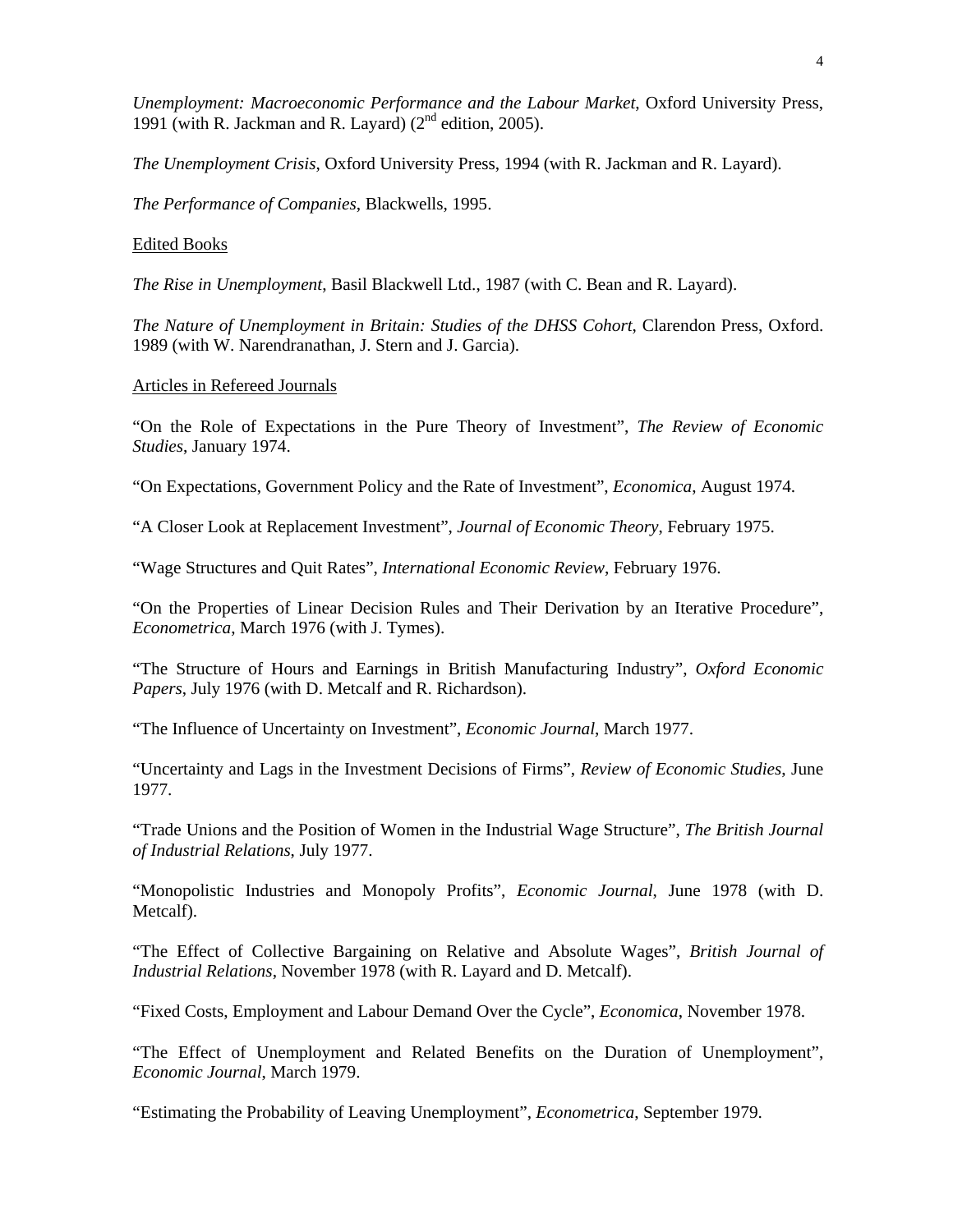"Education and Lifetime Patterns of Unemployment", *Journal of Political Economy*, October (Part II) 1979.

"Unemployment and the Structure of Labour Costs" in the Carnegie-Rochester Public Policy Conference Series, No. 11, published as a supplement to the *Journal of Monetary Economics*, 1979.

"The Case for Subsidising Extra Jobs", *Economic Journal*, March 1980 (with R. Layard).

"The Analysis of Re-Employment Probabilities for the Unemployed", *Journal of the Royal Statistical Society*, Series A, 143, Part 2, 1980 (with Tony Lancaster).

"A Picture of Male Unemployment in Britain", *Economic Journal*, December 1980.

"Biases in Dynamic Models with Fixed Effects", *Econometrica*, November 1981.

"The Determinants of Occupational Success in Britain", *Review of Economic Studies*, January 1982.

"Wages and Unemployment: A General Framework", *Economic Journal*, March 1982.

"Still Searching for an Explanation of Unemployment in Inter-War Britain", *Journal of Political Economy*, April 1982 (with D. Metcalf and N. Floros).

"The Determinants of Equilibrium Unemployment in Britain", *Economic Journal*, September 1982.

"Unemployment in the United Kingdom Since the War", *Review of Economic Studies*, October 1982 (with M. Andrews).

"Occupational Mobility in Great Britain", *Research in Labor Economics*, Vol. V, 1982 (with D. Metcalf).

"Unions, Real Wages and Employment in Britain 1951-79", *Oxford Economic Papers*, November, 1983 (with M. Andrews).

"The Estimation of Vintage Production Models in UK Manufacturing", *Swedish Journal of Economics*, 85, 1983 (with G. Mizon).

"An Investigation of the Determinants of Manufacturing Employment in the UK", *Review of Economic Studies*, October 1984.

"Individual Earnings in the U.S. Another Look at Unionization, Schooling, Sickness and Unemployment Using PSID Data", *Journal of Labor Economics*, January 1985 (with G. Chowdhury).

"The Causes of British Unemployment", *National Institute Economic Review*, February 1985 (with R. Layard).

"Error Correction, Partial Adjustment and All That: An Expository Note", *Oxford Bulletin of Economics and Statistics*, May 1985.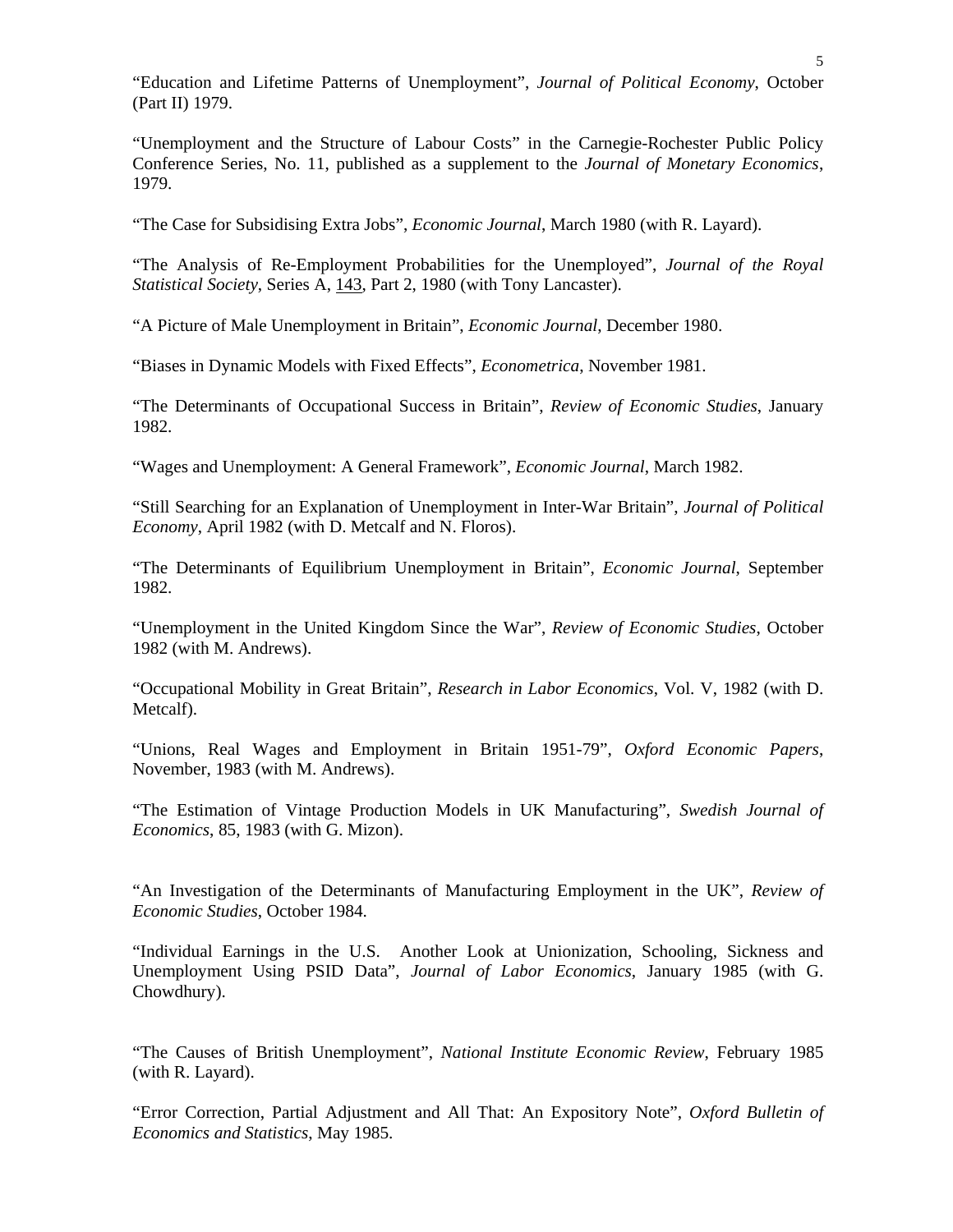"Unemployment Benefits Revisited", *Economic Journal*, June 1985 (with W. Narendranathan and J. Stern).

"The Governments' Policy for Jobs: An Analysis", *Oxford Review of Economic Policy*, 1, No. 2, 1985.

"Modelling the Process of Job Search", *Journal of Econometrics*, 28, 1985 (with W. Narendranathan).

"An Investigation into the Incidence and Dynamic Structure of Sickness and Unemployment in Britain, 1965-75", *Journal of the Royal Statistical Society*, Series A, Part 3, 1985 (with W. Narendranathan and D. Metcalf).

"Understanding Unemployment", *Empirica (Austrian Economic Papers)*, 12, No. 2, 1985.

"Unemployment, Real Wages and Aggregate Demand in Europe, Japan and the U.S.", *Carnegie-Rochester Conference Series on Public Policy*, Vol. 23, Autumn, 1985 (with R. Layard).

"Unemployment in Britain", *Economica* (Special Issue on Unemployment), August, 1986 (with R. Layard).

"The Rise of Unemployment. A Multi-Country Study", *Economica* (Special Issue on Unemployment), August, 1986 (with C. Bean and R. Layard).

"A Disaggregated Disequilibrium Model of the Labour Market", *Oxford Economic Papers*, November, 1986 (with M. Andrews).

"Why is Wage Inflation in Britain So High?", *Oxford Bulletin of Economics and Statistics*, February, 1987.

"Unions, Wages and Employment", *European Economic Review*, 32, 4, 1988 (with S. Wadhwani).

"The Thatcher Miracle"?, *American Economic Review*, 79, May, 1989 (with R. Layard). (Also in German Translation in *Wirtschaft und Gesellschaft*, 15, 1989.)

"Real Wages and Unemployment in Britain during the 1930s", *Economic Journal*, 99, June, 1989 (with N.H. Dimsdale and N. Horsewood).

"The Real Wage-Employment Relationship in the United States", *Journal of Labor Economics*, 8, January, 1990 (with J. Symons).

"Unemployment: A Survey", *Economic Journal*, 100, June, 1990. (Also in A. Oswald (ed.), *Surveys in Economics*, vol. 1, Basil Blackwell, Oxford, 1991.)

"Insider Forces and Wage Determination", *Economic Journal*, 100, June, 1990 (with S. Wadhwani).

"Turnover in UK Manufacturing", *Economica*, August, 1990 (with S. Burgess).

"Is Unemployment Lower if Unions Bargain over Employment", *Quarterly Journal of Economics*, August, 1990 (with R. Layard). (Also in Y. Weiss and G. Fishelson (eds.), *Advances*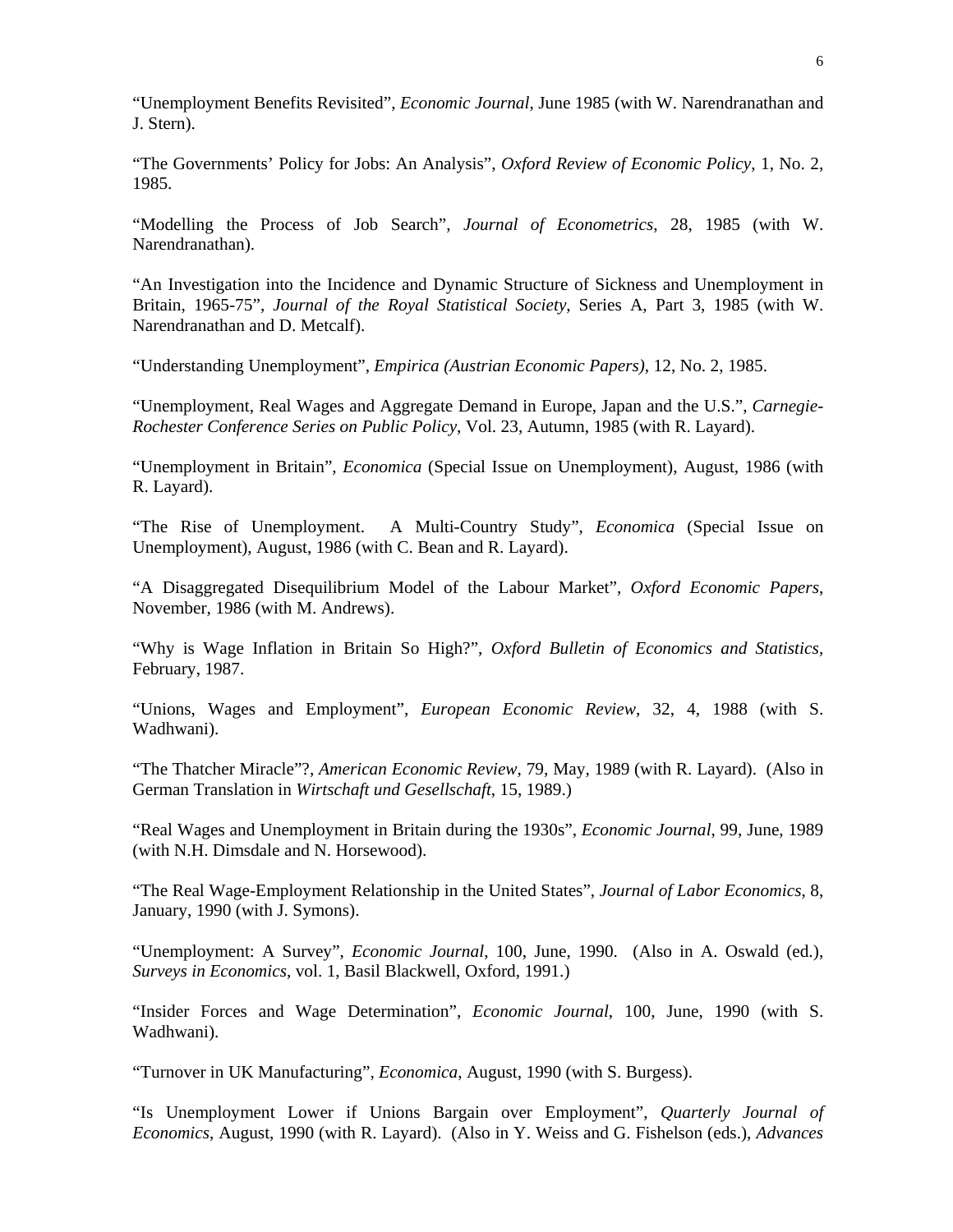"Inflation and the UK Labour Market", *Oxford Review of Economic Policy*, 8, No. 4, 1990. (Also in F. Hahn (ed.), *The Market, Practice and Policy*, Macmillan, London, 1992).

"Unions and Investment in British Manufacturing Industry", *British Journal of Industrial Relations*, March, 1991 (with K. Denny).

"Employment Determination in British Industry: Investigations using Micro-Data", *Review of Economic Studies*, October, 1991 (with S. Wadhwani).

"Productivity Growth in UK Companies", *European Economic Review*, vol. 36, June, 1992 (with S. Wadhwani and M. Wall).

"Unions and Investment in British Industry", *Economic Journal*, July, 1992 (with K. Denny).

"The Occupational Success of Young Men Who Left School at Sixteen", *Oxford Economic Papers*, July, 1992 (with S. Connolly and J. Micklewright).

"An Investigation into the Power of Insiders in Wage Determination", *European Economic Review*, December, 1992 (with P. Kong).

"Cohort Size Effects on the Wages of Young Men in Britain 1961-89", *British Journal of Industrial Relations*, September, 1993.

"Wages and Product Market Power", *Economica*, November, 1994 (with J. Vainomaki and S. Wadhwani).

"The Collapse in Demand for the Unskilled and Unemployment Across the OECD", *Oxford Review of Economic Policy*, Vol. 11(1), 1995 (with B. Bell).

"The Distribution of Wages and Unemployment", *American Economic Review (Papers and Proceedings)*, May, 1996 (with B. Bell).

"Competition and Corporate Performance", *Journal of Political Economy*, August, 1996.

"What Makes Firms Perform Well?", *European Economic Review*, April, 1997 (with D. Nicolitsas and N. Dryden).

"Wages, Restrictive Practices and Productivity", *Labour Economics*, August, 1997 (with D. Nicolitsas).

"Unemployment and Labor Market Rigidities: Europe versus North America", *Journal of Economic Perspectives*, Summer, 1997.

"Unemployment: Questions and Some Answers", *Economic Journal*, 108, May, 1998.

"Product Markets and Labour Markets", *Labour Economics*, March, 1999.

"How Does Financial Pressure Affect Firms?", *European Economic Review*, 43 (8), 1999 (with D. Nicolitsas).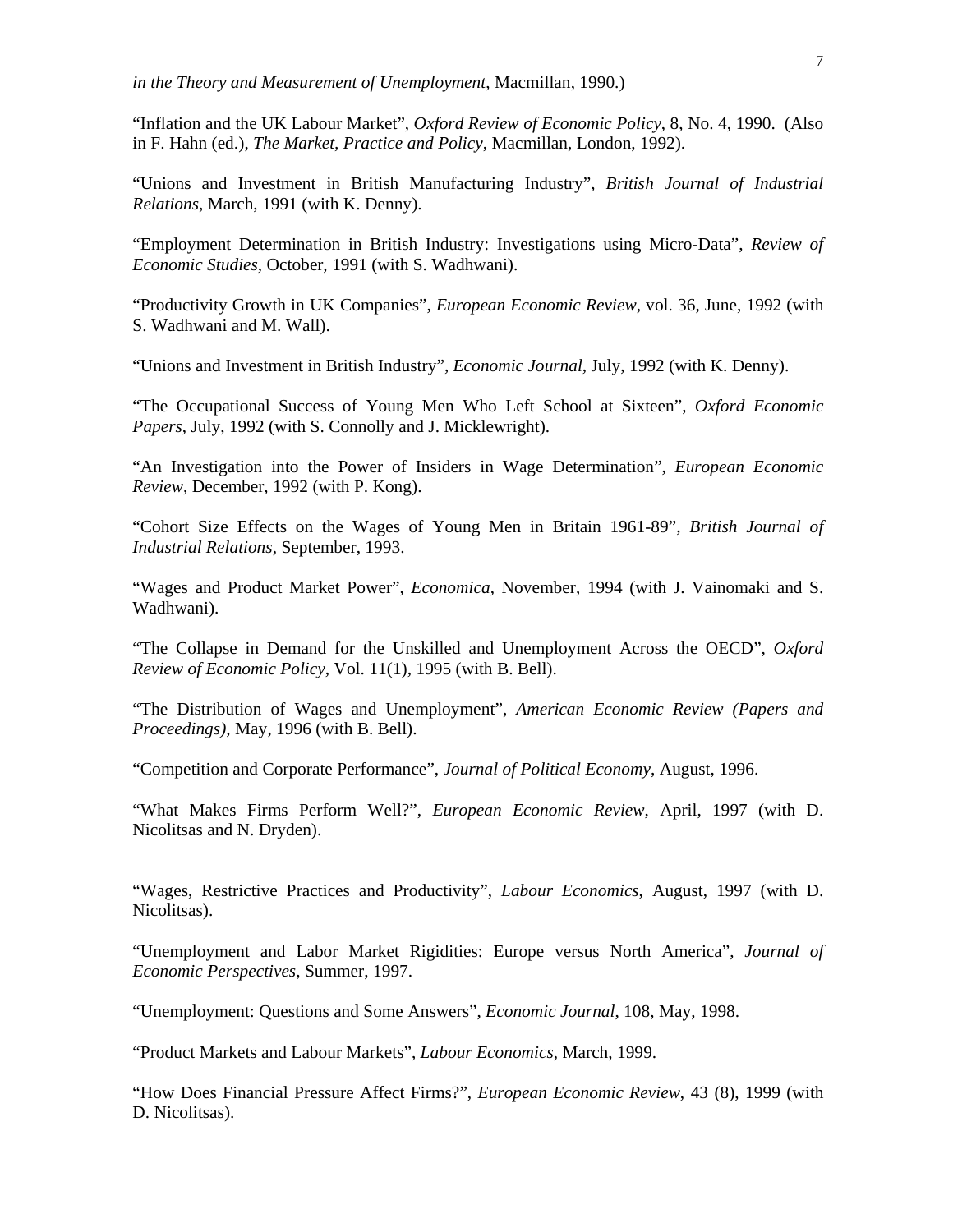"Why do Unemployment Rates Differ?", *Wirtschafts Politische Blätter*, 46 (3), 1999.

"Finnish Unemployment: A View from Outside", *Finnish Economic Papers*, 12 (2), 1999.

"The Netherlands and the United Kingdom: A European Unemployment Miracle?", *Economic Policy*, 30, April 2000 (with J. van Ours).

"Why Has Unemployment in the Netherlands and the United Kingdom Fallen So Much?" *Canadian Public Policy*, XXVI, July 2000 (with J. van Ours).

"Does Doing Badly Encourage Management Innovation?", *Oxford Bulletin of Economics and Statistics*, 63(1), February, 2001 (with D. Nicolitsas and M. Patterson).

"A Picture of Job Insecurity Facing British Men", *Economic Journal*, 112, January, 2002 (with P. Jones and G. Quintini).

"The Consequences of the Decline in Public Sector Pay in Britain: A Little Bit of Evidence", *Economic Journal (Features)*, 112, February, 2002 (with G. Quintini).

"Wage Equations, Wage Curves and All That", *Labour Economics*, 9(3), 2002 (with B. Bell and G. Quintini).

"Fundamental Changes in the UK Labour Market", *Oxford Bulletin of Economics and Statistics*, 63 (Special Issue), December, 2001.

"The Recent Performance of the UK Labour Market", *Oxford Review of Economic Policy*, 18(2), Summer, 2002 (with G. Quintini).

"Labour Market Institutions and Unemployment in OECD Countries", *CESifo DICE Report* 1(2), Summer 2003.

"Nominal Wage Rigidity and the Rate of Inflation", *Economic Journal*, 113, October 2003 (with G. Quintini).

"Poverty and Worklessness in Britain", *Economic Journal*, 114, March (Conference Papers), 2004.

"Unemployment in the OECD Since the 1960s. What do we know?", *Economic Journal*, 115, January 2005 (with L. Nunziata, W. Ochel).

"An Open-Economy New Keynesian Phillips Curve for the UK", *Journal of Monetary Economics*, 52(6), September 2005 (with N. Batini and B. Jackson).

"The Responsiveness of Wages to Labour Market Conditions in the UK", *Labour Economics*, 12(5), October 2005 (with G. Faggio).

"Patterns of Work Across the OECD", *Economic Journal (Features),* 117, June, 2007 (with G. Faggio).

#### Other Articles, Book Chapters, etc.

"The Relationship between the Tax Structure, Financial Policy and the Rate of Investment of the Firm" in Artis, M. and Nobay, R. (eds.) *Studies in Modern Economic Analysis*, (1977).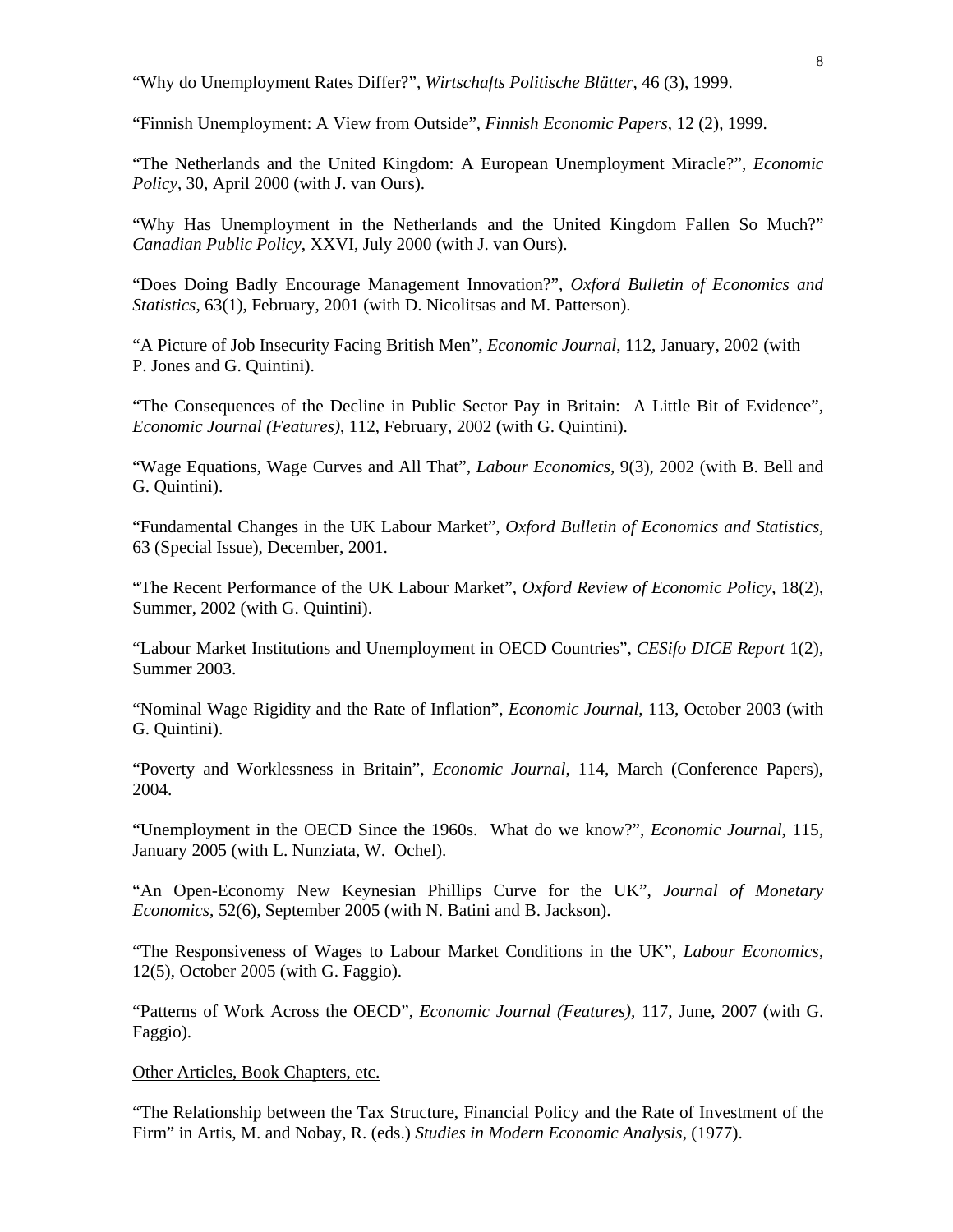"The Plain Man's Guide to the Out-of-Work" in *Selected Evidence submitted to the Royal Commission for Report No. 6: Lower Incomes*, HMSO, May, 1978 (with D. Metcalf).

"The Effect of Collective Bargaining on Wages" in Shorrocks, A. and Krelle, W. (eds.), *The Economics of Income Distribution*, North Holland (1979) (with R. Layard and D. Metcalf).

"The Modelling of Wages and Employment" in Hendry, D.F. and Wallis, K.F. (eds.), *Econometrics and Quantitative Economics*, Blackwells, 1984.

"Unemployment Insurance and Wages", *The Geneva Papers on Risk and Insurance*, January, 1985.

"Estimating the Parameters of Interest in a Job Search Model" in R. Blundell and I. Walker (eds.), *Unemployment, Search and Labour Supply*, C.U.P., 1986 (with Wiji Narendranathan).

"Dynamic Models of Labour Demand", Chapter 8, in Ashenfelter, O. and Layard, R. (eds.), *Handbook of Labor Economics*, North Holland, 1986.

*An Incomes Policy to Help the Unemployed*, Employment Institute, March 1987 (with R. Layard).

"A Historical Perspective on Unemployment: A Review Article", *Journal of Political Economy*, August, 1987.

"Unemployment and the Real Wage", in Siven, C-H (ed.), *Unemployment in Europe*, Timbro, 1987.

"The Short-Run Behaviour of Labour Supply", in Bewley, Truman (ed.), *Advances in Econometrics, Fifth World Congress*, CUP, 1987.

"The Labour Market" in Dornbusch, R. and Layard, R. (eds.), *The Performance of the British Economy*, Clarendon Press, Oxford, 1987 (with R. Layard).

"The Supply Side and Macroeconomic Modelling", in Bryant, R.C., Henderson, D.W., Holtham, G., Synansky, S.A. (eds.), *Empirical Macroeconomics for Interdependent Economies*, Brookings, 1988.

"Imperfect Competition and the Labour Market" in Beenstock, M. (ed.), *Modelling the Labour Market*, Chapman and Hall, 1988.

"Wages and Economic Activity", in Eltis, W. and Sinclair, P. (eds.), *Keynes and Economic Policy*, Macmillan, 1988.

"Mrs. Thatcher's Miracle?", *Economic Affairs*, 10, January, 1990 (with R. Layard).

"Unemployment Revisited", *Journal of Economic Studies* (NAIRU Special Issue), vol. 20, No. 1/2, 1993.

"Unemployment in OECD Countries" in T. Tachibanaki (ed.), *Labour Market and Economic Performance*, The Macmillan Press, London, 1994 (with R. Layard).

"Wages, Unemployment and Population Growth" in L. Christofides, E.K. Grant and R.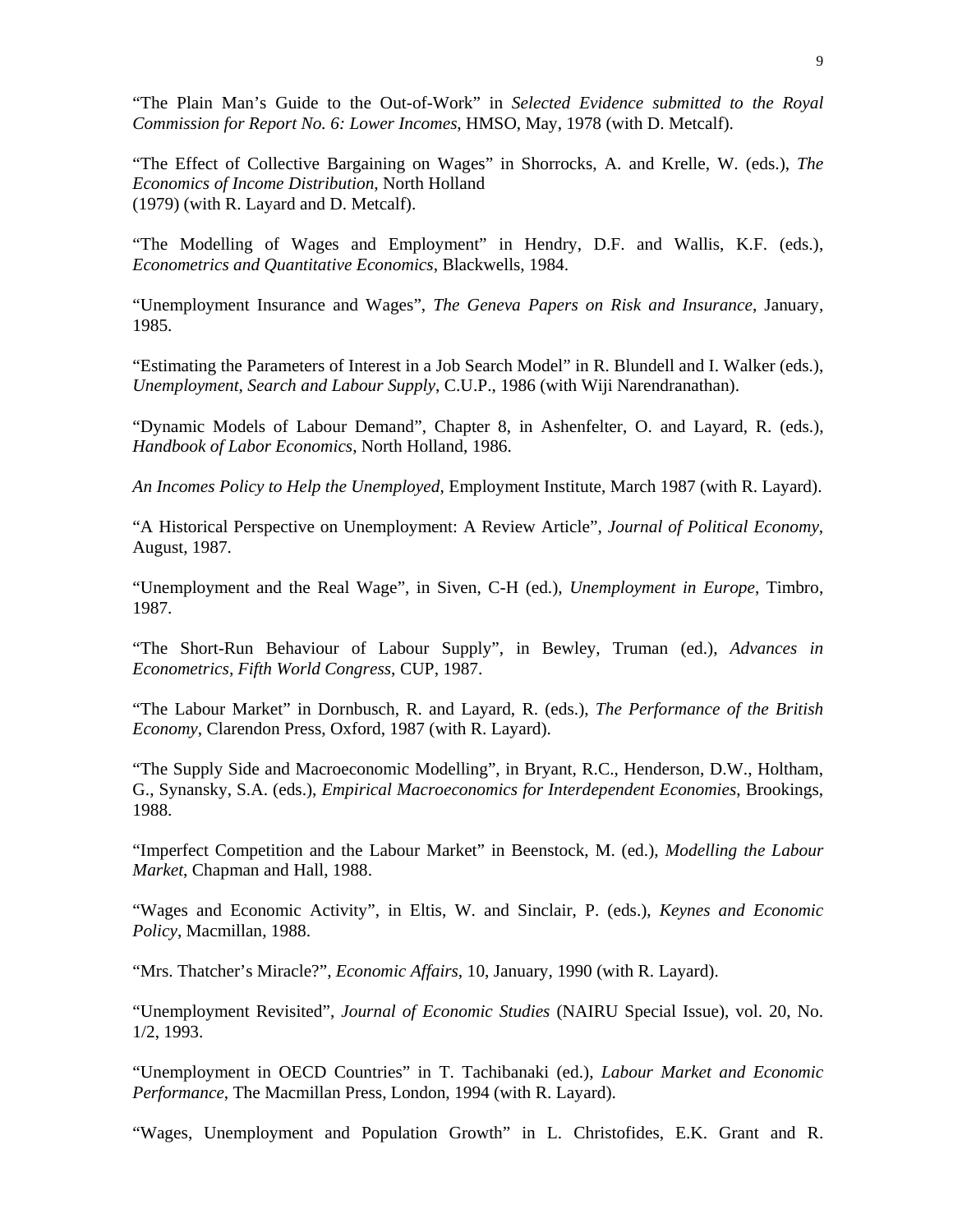Swidinsky (ed.), *Aspects of Labour Market Behaviour*, University of Toronto Press, Toronto, 1995.

"Can Unemployment in the UK be Reduced" in D. Halpern, S. Hood, S. White and G. Cameron (eds.), *Options for Britain*, Dartmouth, Aldershot, 1996.

"The Low-skill Low-pay Problem: Lessons from Germany for Britain and the US", *Policy Studies*, 17(1), 1996.

"Combatting Unemployment: Is Flexibility Enough?" in *Macroeconomic Policies and Structural Reform*, OECD: Paris, 1996 (with R. Jackman and R. Layard).

"Would Cutting Payroll Taxes on the Unskilled have a Significant Impact on Unemployment", in G. de la Dehesa and D.J. Snower (eds.), *Unemployment Policy*, Cambridge University Press, 1997 (with B. Bell).

"The Collapse in Demand for the Unskilled: What Can be Done?", in Richard Freemand and Peter Gottschalk (eds.), *Generating Jobs*, Russell Sage Foundation, 1998.

"Structural Changes and the British Labour Market", in Horst Siebert (ed.), *Structural Change and Labor Market Flexibility*, Mohr Siebeck (1997).

"Employment Dynamics and Labor Market Institutions", in J. Gual (ed.), *Job Creation: The Role of Labour Market Institutions*, Edward Elgar, 1998.

"Unemployment and Wages in Europe and North America", in S. Daniel, P. Arestis and J. Grahl (eds.) *The History and Practice of Economics*, Edward Elgar, 1999.

"Unemployment in Britain", in P. Gregg and J. Wadsworth (eds.) *The State of Working Britain*, Manchester University Press, 1999.

"Labour Market Institutions and Economic Performance", in O. Ashenfelter and D. Card (eds.) *The Handbook of Labor Economics*, Vol. 3C, North Holland, 1999.

"The Distribution of Wages and Unemployment Across Skill Groups", in M.A. Landermann and K. Pichelmann (eds.) *Unemployment in Europe*, Macmillan Press Ltd, 2000.

"Human Capital, Investment and Innovation: What are the Connections?", in R. Barrell, G. Mason, M. O'Mahony (eds.), *Productivity, Innovation and Economic Performance*, Cambridge University Press, 2000 (with D. Nicolitsas).

"European Integration, Liberalisation and Labour Market Performance", in G. Bertola, T. Boeri and G. Nicoletti (eds.), *Welfare and Employment in a United Europe*, MIT Press, 2000 (with R. C. G. Haffner, G. Nicoletti, S. Scarpetta and G. Zoega).

"Institutions and the Workings of the Labour Market", in H. de Largentaye, P-A. Muet, J-F. Richard and J. E. Stiglitz (eds.), *Governance, Equity and Global Markets: Proceedings of the Annual Bank Conference on Development Economics in Europe*, La Documentation Francaise, 2000.

"Has the UK Labour Market Changed?", *Bank of England Quarterly Bulletin,* 41, Autumn 2001.

"Rising Productivity and Falling Unemployment: Can the US Experience be Sustained and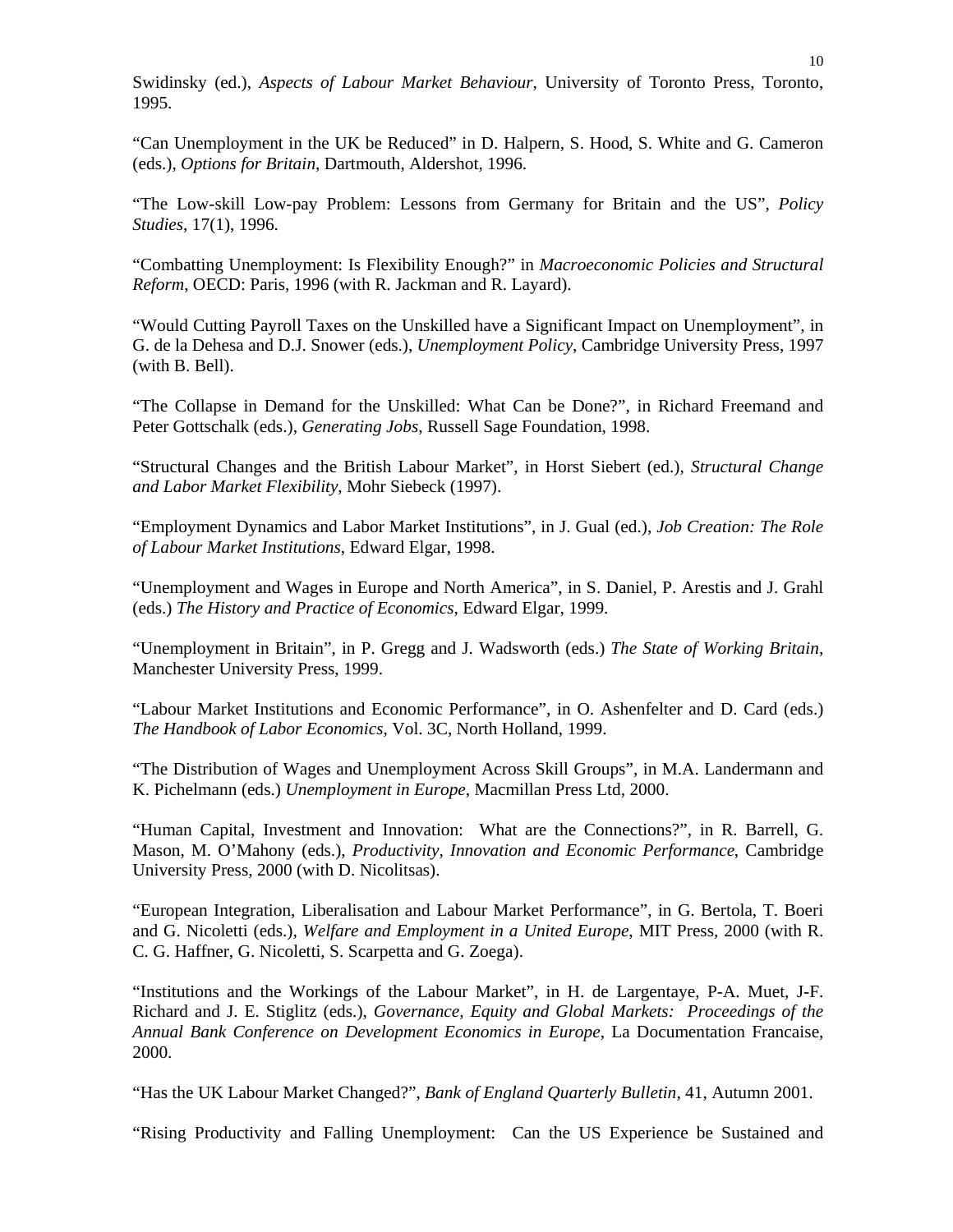Replicated", in A. Krueger and R. Solow (eds.), *The Roaring Nineties: Can Full Employment be Sustained?",* The Russell Sage Foundation, 2001 (with L. Lynch).

"Country Studies: The United Kingdom" in B. Steil, D. G. Victor and R. R. Nelson (eds), *Technological Innovation and Economic Performance*, Princeton University Press, 2002 (with J. Van Reenen).

"The Assessment: The Economic Record of the Labour Government Since 1997", *Oxford Review of Economic Policy*, 18(2), Summer, 2002.

"Monetary Policy Issues: Past, Present, Future", *Bank of England Quarterly Bulletin*, 42(3), Autumn, 2002.

"House Prices, Household Debt and Monetary Policy", *Bank of England Quarterly Bulletin*, 43(1), Spring, 2003.

"Two Current Monetary Policy Issues", *Bank of England Quarterly Bulletin*, 43(4), Winter, 2003.

"The Beveridge Curve, Unemployment and Wages in the OECD from the 1960s to the 1990s", in P. Aghion, R. Frydman, J. Stiglitz and M. Woodford (eds.), *Knowledge, Information and Expectations in Modern Macroeconomics: In Honor of Edmund S. Phelps*, Princeton, Princeton University Press, 2003 (with L. Nunziata, W. Ochel and G. Quintini).

"The Rise in Inactivity among Adult Men", in R. Dickens, P. Gregg and J. Wadsworth (eds.), *The Labour Market Under New Labour*, Basingstoke, Palgrave Macmillan, 2003 (with G. Faggio).

"Household Debt, House Prices and Consumption Growth", *Bank of England Quarterly Bulletin*, 44(3), Autumn, 2004.

"Why has Inflation been so Low since 1999?", *Bank of England Quarterly Bulletin, 45(1),* Spring 2005.

"How much Spare Capacity is there in the UK Economy", *Bank of England Quarterly Bulletin*, 45(2), Summer 2005.

"Employment, Unemployment and Low Pay", in I. Marx and W. Salverda (eds.), *Low-Wage Employment in Europe*, Leuven, Acco, 2005.

"The Budget of 1981 Was Over the Top", in P. Booth (ed.), *Were 364 Economists All Wrong?*, London, IEA, 2006.

"Monetary Policy, Demand and Inflation", *Bank of England Quarterly Bulletin*, 46(1), Spring 2006.

"The UK Current Account Deficit and All That", *Bank of England Quarterly Bulletin,* 46(2), Summer 2006.

"After the 1981 Budget: A Reply to Tim Congdon", *Economic Affairs*, 26(4), December, 2006.

"A Picture of European Unemployment: Success and Failure" in M. Werding (ed.) *Structural Unemployment in Western Europe*, Mass., MIT Press (2006).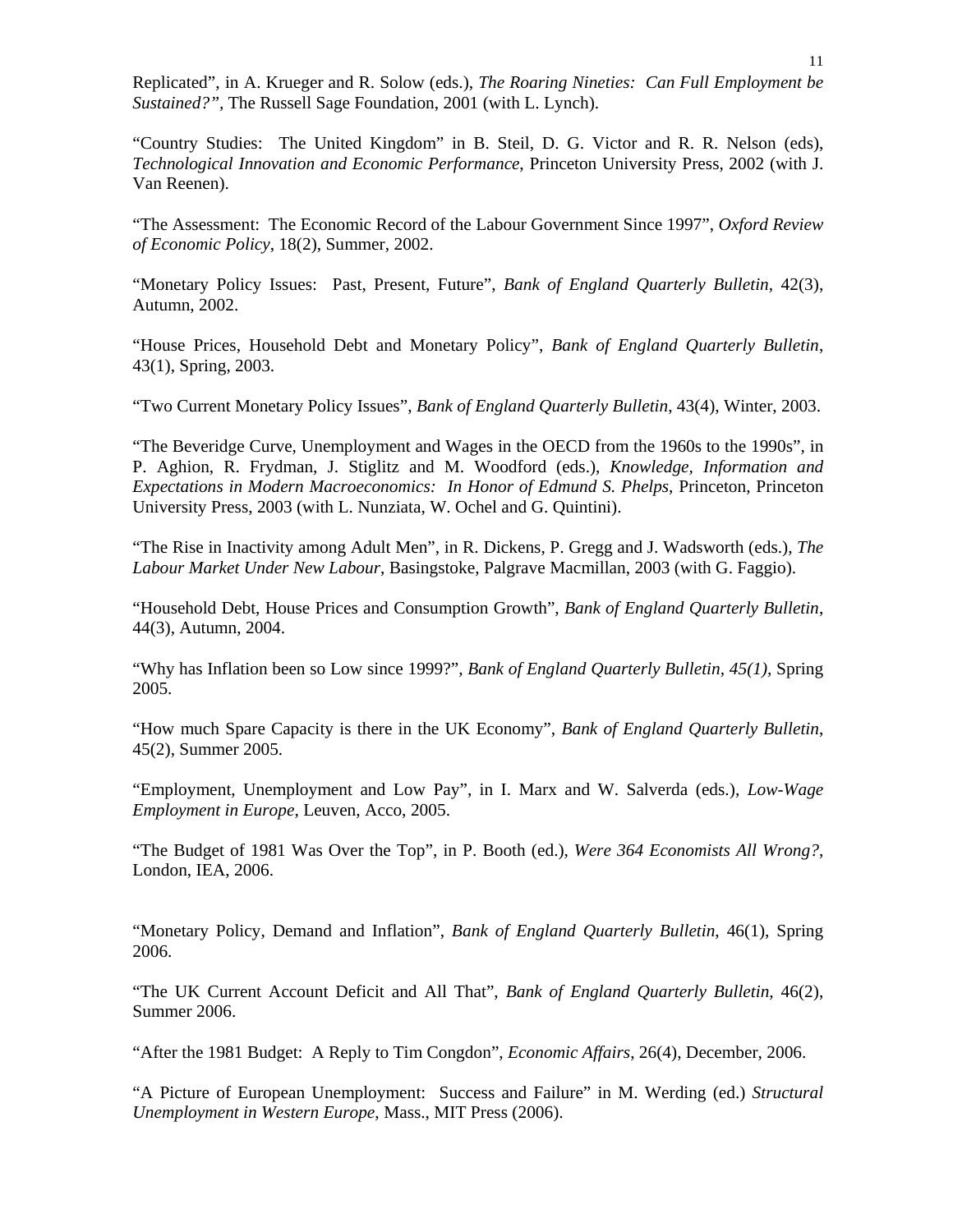"Practical Issues in UK Monetary Policy, 2000-2005" in P.J. Marshall (ed.) *Proceedings of the British Academy*, *2005 Lectures* , London, British Academy, 2006.

"Work and Taxes" in J. Agell and P.B. Sorensen (eds.), *Tax Policy and Labour Market Performance*, Mass., MIT Press, 2006.

Other papers include numerous working papers, conference papers, published discussant's comments, notes, magazine and newspaper articles.

#### Teaching:

I have presented lecture courses at some time in the following subjects (number of hours in parentheses):

Undergraduate Introductory Mathematical Economics (25) Macroeconomic Theory\*(25) Applied Macroeconomics (10) Quantitative Methods for Economists\*(25)

Graduate

Methods of Economic Investigation\*(40) Microeconomics\*(20) Optimal Growth Theory(10) Control Theory(10) Linear Programming(10) Applied Econometrics\*(30) Topics in Econometrics(10) Labour Economics (24) Real Business Cycles\*(10)

(\*Core Courses)

## Ph.D./D.Phil.

Supervisor in a wide range of applied topics with some 65 successfully completed doctorates, mostly under my sole supervision. These include:

Outi Aarnio, Lecturer, Lincoln College, Oxford; Willem Adema, OECD; George Alogoskoufis, Finance Minister, Greece; Piyasvasti Amranand, Secretary General, National Energy Policy Council, Thailand; Martyn Andrews, Senior Lecturer, University of Manchester; Wiji Arulampalam, Professor, University of Warwick; Brian Bell, Satoha Capital Management; Sonia Bhalotra, Reader, University of Bristol; Stephen Bond, Senior Research Fellow, Nuffield College, Oxford and Director of the Investment and Finance Sector, IFS; Olympia Bover, Economist, Bank of Spain; Simon Burgess, Professor, University of Bristol; Damon Clark, Assistant Professor, Florida University; Sara Connolly, Lecturer, UEA; Annalisa Cristini, Professor, University of Bergamo; Emilia Del Bono, Senior Research Officer, ISER, Essex; Kevin Denny, Lecturer, UC Dublin; Juan Dolado, Professor, Carlos III University, Madrid; Bianca DeStavola, Reader, London School of Hygiene and Tropical Medicine; Andres Fuentes, IMF; Jaume Garcia, Professor, Pompeu Fabra University, Barcelona; Sebastian Galiani, Associate Professor, Washington University, St. Louis; Ejaz Ghani, World Bank; Chris Gilbert, Professor, University of Trento; Maria Guadalupe, Assistant Professor, Columbia Business School, New York; Maria Gutierrez, Research Fellow, Pompeu Fabra University, Barcelona; Jan Hatzius, Chief US Economist, Goldman Sachs; Gonzalo Hernandes-Licona, Professor, ITAM, Mexico; Helen Jenkins, Director, Oxford Economic Research Associates; Peter Kane, Director, Office of Public Service Reform, Cabinet Office; Paul Kong, Tudor Investment; Marco Leonardi, Assistant Professor, University of Milan; Reija Lilja, Research Director, Labour